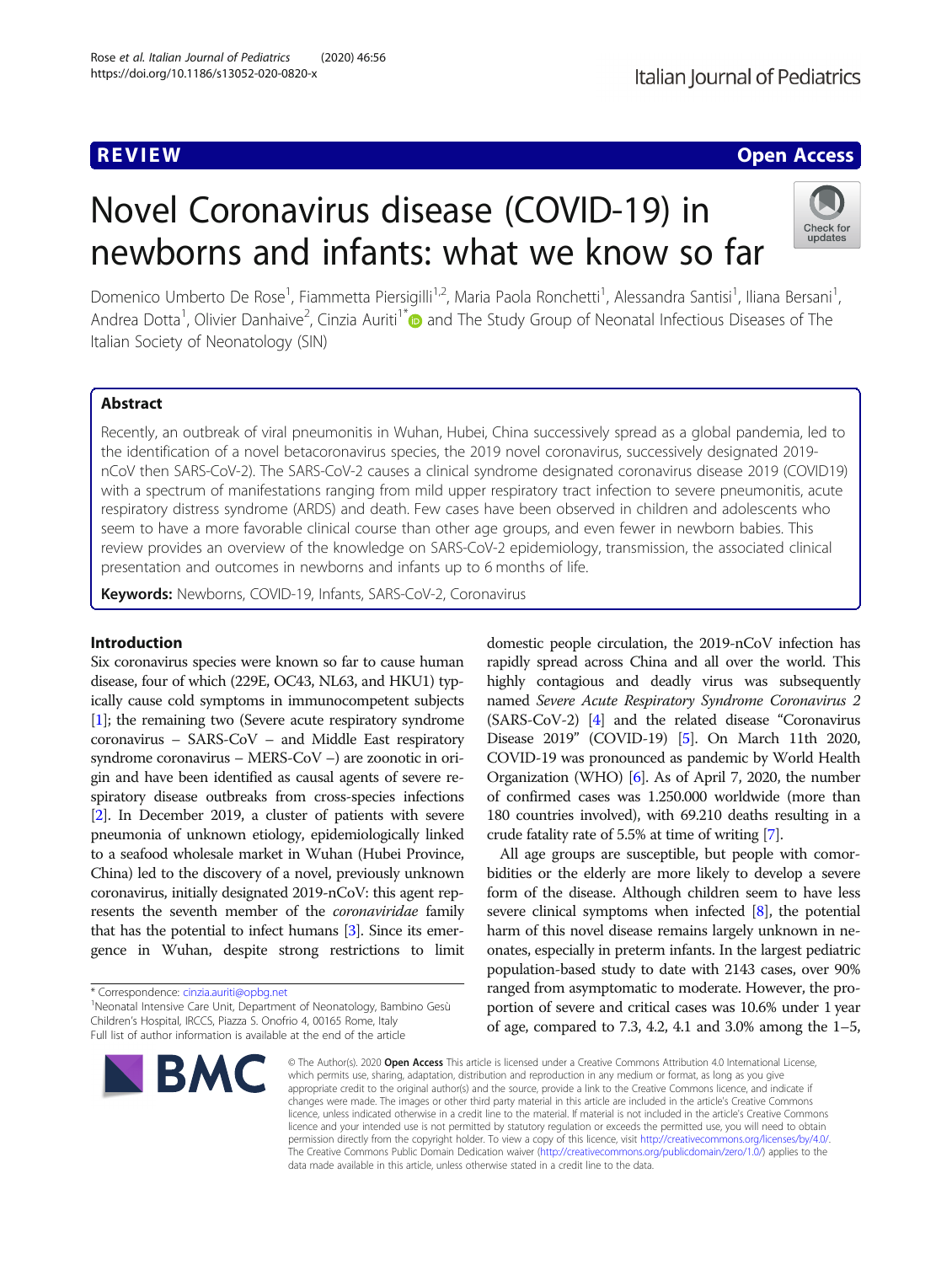$6-10$ ,  $11-15$  and  $> 15$  year subsets, suggesting that infants may be at higher risk of severe respiratory failure than initially thought [\[9\]](#page-6-0). This review provides an overview of the current knowledge of this new pandemic viral infection in this fragile population.

## Methods

The literature search for this article was primarily Internet based, using PubMed and Google. A list of search terms and phrases was compiled to focus on the general topics of 'neonates' or 'newborns' and 'COVID-19' or '2019-nCoV' or 'SARS-CoV-2', without imposing restrictions on date or year, locations, study design, study aim, or inclusion/exclusion criteria. We reviewed all the articles published till April 07th, 2020. Studies not written in English or Italian were withdrawn.

## SARS, coronaviruses and children

SARS-CoV-2 is a positive-sense, single-stranded RNA virus, belonging to the genus betacoronavirus, with a 88–96% sequence identity to three bat-derived SARSlike coronaviruses (bat-SL-CoVZC45, bat-SL-CoVZXC21, RaTG13) and to a coronavirus strains isolated in pangolins -a scaly, ant-eating mammal highly trafficked for its presumed medicinal virtues and clandestinely sold in live animal markets such as Wuhanwhich possesses the same six key residues of the angiotensin converting enzyme 2 (ACE2) receptor binding domain as SARS-CoV-2 (see below). Neither bat- nor pangolin-coronaviruses sampled thus far have the polybasic sites characterizing SARS-CoV-2, and none have enough similarity to qualify as its direct progenitor, but the diversity of coronaviruses in animal species is largely undersampled and scarsely explored [[10\]](#page-6-0)). Thus, SARS-CoV-2 might have acquired its genomic features by evolutionary mutation in an animal reservoir and passed to human from droppings, contaminated food material or other in the market or surrounding regions of Wuhan. Alternatively, a more distant progenitor of SARS-CoV-2 might have passed to human and gradually acquired its pathogenic features through adaptation during successive, undetected human-to-human transmissions.

Severe acute respiratory syndromes associated with coronaviruses seem to have a children-sparing pattern, as suggested by the available literature on SARS-CoV (2003) and MERS-CoV (2012) epidemics [[11](#page-6-0)–[13\]](#page-6-0). Stockman et al. reported that children and adolescents are susceptible to SARS-associated coronavirus infection, although the clinical course and outcome are more favourable in children younger than 12 years of age compared with adolescents and adults: in fact no deaths were reported among children with SARS [[11](#page-6-0), [12\]](#page-6-0). Bartenfeld et al. reported that the only two fatal paediatric MERS-CoV cases had severe

comorbidities (infantile nephrotic syndrome and cystic fibrosis) [\[13\]](#page-6-0).

SARS- CoV-2 has a stronger transmission capacity than the former two, but the child-sparing trend seems to be similar, based on the data analysis regarding the early transmission dynamics of SARS-CoV-2 (December 2019–January 2020) on the first 425 confirmed cases in Wuhan: there were no severe cases in children below 15 years of age [[14\]](#page-6-0). In the largest COVID-19 case series to date in mainland China (72,314 cases, updated through February 11, 2020), 416 cases (1%) had less than 10 years, but the incidence in neonates was not reported: however, no deaths occurred in this age group, while the overall case-fatality rate (CFR) was 2.3% [\[15](#page-6-0)].

The reason why children are less susceptible to COVID19 than adults remains unclear [\[16](#page-6-0)]. Children are not generally protected from viral infections, which instead are very frequent from infancy onwards. Otto et al. showed that children who had received combined diphtheria, pertussis, tetanus, HiB and poliomyelitis vaccination within the third month of life had significantly less symptomatic infections than those with delayed or partial immunizations, maybe because of an vaccinationassociated unspecific enhancement of immunological activity (e.g. interleukin 2 mediated) or other factors still unknown [[17](#page-6-0)]. A thorough understanding of the virushost innate interactions during common respiratory infections of childhood (coronaviruses, rhinoviruses,, pneumoviruses (respiratory syncytial virus, metapneumovirus) and ortho/paramyxoviruses (influenza, parainfluenza), all characterized by an RNA genome, will be pivotal to understand these findings [[18\]](#page-6-0).

Another hypothesis involves the angiotensin-converting enzyme 2 (ACE2), a membrane-bound aminopeptidase highly expressed in lung alveolar epithelial cells and enterocytes of the small intestine, that plays a vital role in the cardiovascular and immune systems. ACE2 represents a major gateway to the SARS-CoV-2 infection, although the specific mechanisms are still uncertain. As with other coronaviruses, the N-terminal portion (S1, receptor binding domain) of the viral spike (S) glycoprotein binds with high-affinity to receptor(s) on the surface of susceptible cells. Although ACE2 has been identified as a viral receptor, there might be other receptors or co-receptors for this virus yet to be discovered [[19](#page-6-0)]. It is possible that ACE2 tissue distribution differs between adults and children and the maturity and function (e.g., binding ability) of ACE2 in children may be lower than that in adults [[9\]](#page-6-0).

Moreover, children's immune system is still developing: they are probably not yet able to start a cytokine storm similar to the adult one [[20\]](#page-6-0).

Furthermore, we cannot exclude that paediatric SARS-CoV-2 infections are often unrecognized or underestimated, as they may remain asymptomatic or manifest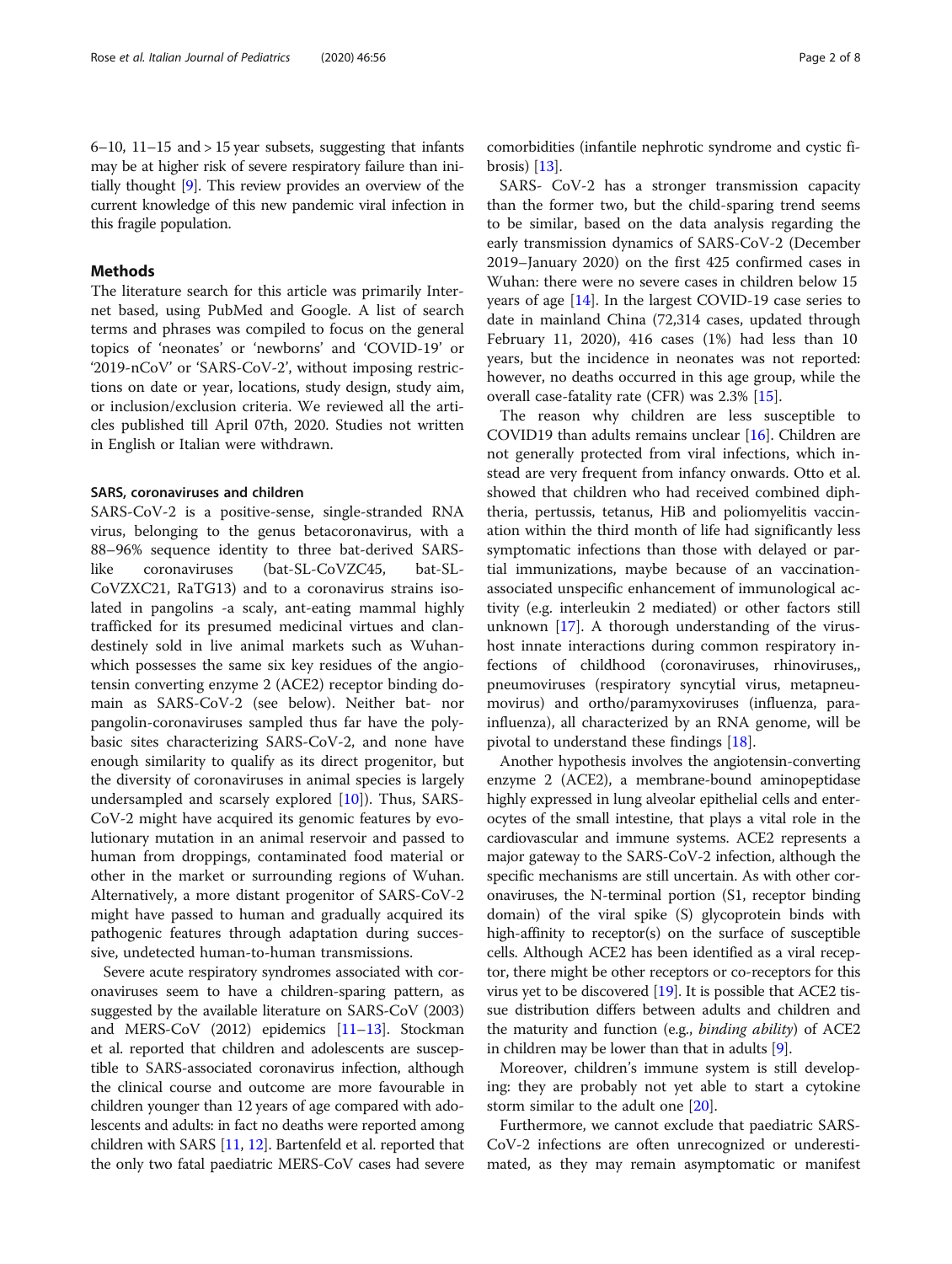with mild, nonspecific symptoms such as hypo reactivity, headache, cough, nasal congestion, runny nose, and expectoration. Most children have only moderate to lowgrade fever, or even none. Smaller infants can present primarily with gastrointestinal symptoms such as diarrhoea, abdominal distension and food aversion [\[21\]](#page-6-0).

A subset of children presents with a mild respiratory failure, with hypoxia and increased respiratory rate unresponsive to standard oxygen therapy and requiring highflow nasal cannulae or mask. Based on reported cases, most of these children belong to family clusters, and mostly of them have a benign course, usually recovering 1–2 weeks after disease onset. Newborns, in particular if preterm, need a more close and cautious observation, because they are more likely to present with insidious and non-specific symptoms as lethargy and even dehydration [\[3](#page-6-0), [8](#page-6-0), [9](#page-6-0)].

## Diagnosis

Human-to-human SARS-CoV-2 transmission has been demonstrated from subjects with or without clinical symptoms [[22\]](#page-6-0). Transmission mainly occurs via droplets [[14](#page-6-0)] but can also be through skin contact [\[23\]](#page-6-0), faecal-oral transmission  $[24]$  $[24]$ , and ocular surface contact  $[25]$  $[25]$  $[25]$ . The virus can be detected by Real Time Polymerase Chain Reaction (RT-PCR) in bronchoalveolar-lavage fluid [[3](#page-6-0)], sputum [[26](#page-6-0)], saliva [[27](#page-6-0)] and, in particular, in nasopharyngeal swabs which are the gold standard for diagnosis [[27](#page-6-0)]. The incubation period of COVID ranges from 2 to 14 days, though most cases declare between 3 and 7 days [[8\]](#page-6-0).

On laboratory examinations, leukopenia and lymphocytopenia are typical, while C-reactive protein and procalcitonin are usually within normal values. Other findings may include mild thrombocytopenia, and increased creatine kinase, alkaline phosphatase, alanine aminotransferase, aspartate aminotransferase, and lactate dehydrogenase [\[28\]](#page-6-0).

Pulmonary lesions are shown more clearly by chest CT scan than X-ray examination; common findings include ground-glass opacity, multiple bilateral lobular and segmental consolidations, in particular in the peripheral lung [\[20](#page-6-0)].

Testing all admitted infants with respiratory symptoms for SARS-CoV-2 could represent a wrongful use of resources, since neonatal respiratory failure can result from a wide range of causes [\[29](#page-6-0)].

Infants should be suspected of SARS-CoV-2 if they are [[28\]](#page-6-0):

- a) related with a cluster outbreak or exposed to relatives infected with SARS-CoV-2 (including family members, medical staff and visitors);
- b) delivered by suspected or confirmed SARS-CoV-2 infected mothers between 14 days before delivery and 28 days after delivery;

c) showing lymphocytopenia or typical chest imaging findings.

#### Maternal-foetal transmission and breastfeeding

Whether transmission can occur through mother–infant vertically or breast milk has not been clearly established yet. In a recent research letter, Dong et al. [[30\]](#page-6-0) speculate the possibility of the maternal fetal transmission of the virus. In a term infant, from mother with SARS-CoV-2 pneumonia from the 34th week of pregnancy, they found virus-specific IgG and IgM, high levels of Interleukin 6 and 10, negative nasopharyngeal swab and no symptoms, since 2 h from the delivery to the following 3 weeks. The authors conclude that despite uncertainty, so high IgM levels at 2 h of life would suggest an intrauterine infection. However, as Kimberlin and Stagno [\[31](#page-6-0)] commented, maternal-fetal transmission of the virus is possible, as its nucleic acid has been found in blood samples, but the only finding of specific IgM in the newborn is not enough and the probability of a false positivity is high.

There is currently no evidence showing vertical transmission and intrauterine SARS-CoV-2 infection in foetuses of women developing COVID-19 pneumonia in late pregnancy. Table [1](#page-3-0) summarizes clinical characteristics of the cases described in literature to date [[33](#page-6-0)–[38](#page-7-0)], although data are available only on a small sample size. We included also an unpublished case of a preterm infant born to a mother with COVID-19, in Bruxelles, Belgium.

We cannot definitively state whether caesarean section could prevent transmission from a pregnant mother with COVID-19 pneumonia more than vaginal delivery, because data are lacking.

However, maternal hypoxemia and fever caused by severe infection can lead to fetal distress, premature delivery and other risks [[39](#page-7-0)]. Therefore, a detailed morphology scan at 18–24 weeks of gestation is indicated for pregnant women with suspected, probable or confirmed COVID-19 infection [[40](#page-7-0)].

On February 6th, 2020, a neonate born by emergency caesarean section to a woman with COVID-19 pneumonia tested positive for SARS-CoV-2 infection 36 h after birth [[32](#page-6-0)]. His mother had developed fever and was suspected to have COVID-19 pneumonia based on typical chest CT scan findings upon admission. The neonatal throat swab was obtained approximately 30 h after birth, thus providing no direct evidence for intrauterine infection.

The Belgian preterm infant included in Table [1](#page-3-0) resulted positive for SARS-CoV-2 infection as well, but the pharyngeal swab was performed only at 6 days of life, after the finding of a viral pneumonia in mother.

Very recently Zeng et al. [\[38](#page-7-0)] reported a series of 33 infants from mothers with COVID-19: three of whom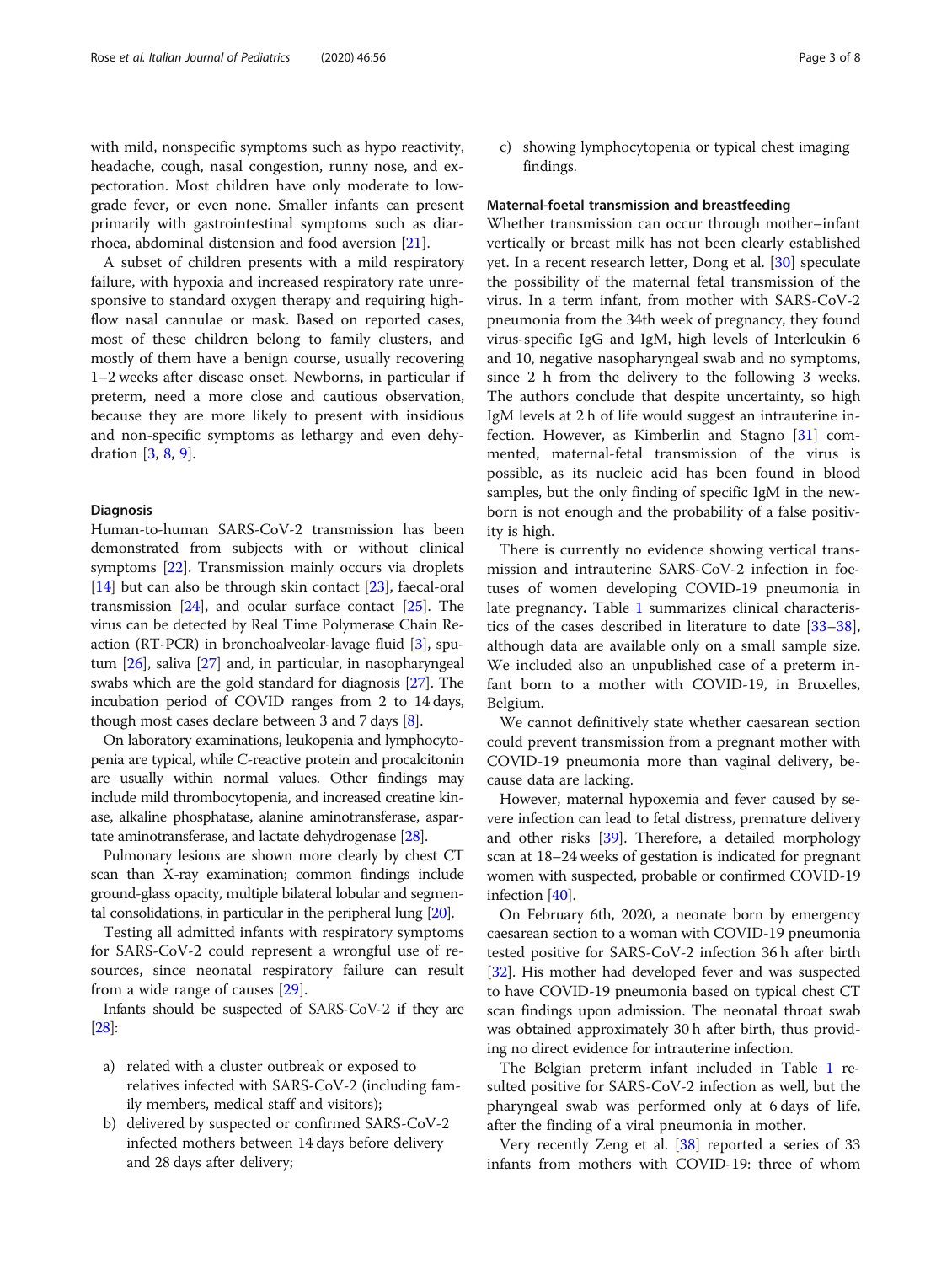<span id="page-3-0"></span>

| <b>Table 1</b> Clinical features of neonates born to mothers with perinatal confirmed SARS-CoV-2 infection |
|------------------------------------------------------------------------------------------------------------|
|------------------------------------------------------------------------------------------------------------|

|                                                                                                           | All                                | Dong<br>et al. [30] | Chen<br>et al. [32] | Li<br>$[33]$   | Wang<br>et al. et al. [34] [35] | Zhu et al.                        | Chen<br>et al.<br>$[36]$ | Liu<br>et al.<br>$[37]$ | Zeng<br>et al.<br>$[38]$ | Piersigilli et al.<br>(unpublished) |
|-----------------------------------------------------------------------------------------------------------|------------------------------------|---------------------|---------------------|----------------|---------------------------------|-----------------------------------|--------------------------|-------------------------|--------------------------|-------------------------------------|
| Pregnant women                                                                                            | 69                                 | 1                   | 9                   | $\mathbf{1}$   | $\mathbf{1}$                    | 9 (1 was a<br>mother of<br>twins) | $\overline{4}$           | 10                      | 33                       | $\mathbf{1}$                        |
| Caesarean section                                                                                         | 53/69<br>$(76.8\%)$                | $\mathbf{1}$        | 9/9                 | $\mathbf{1}$   | $\mathbf{1}$                    | 7/9                               | 3/4                      | 10/10                   | $26/33$ 1                |                                     |
| Positive maternal test (SARS-CoV-2 68/69<br>quantitative RT-PCR on samples<br>from the respiratory tract) | $(98.6\%)$                         | $\mathbf{1}$        | 9/9                 | $\mathbf{1}$   | $\mathbf{1}$                    | $8/9*$                            | 4/4                      | 10/10                   | 33/33 1                  |                                     |
| Median maternal age, years<br>(range)                                                                     | $30(22 - 40)$                      | 29                  | $28(26 -$<br>40)    | 30             | 28                              | $30(25 - 35)$                     | 29.5<br>$(23 - 34)$      | 30.5<br>$(22 -$<br>36)  | <b>NA</b>                | 37                                  |
| Median gestational age (GA)<br>on admission, weeks (range)                                                | $36(26-39)$                        | 38                  | 37 (36-<br>39)      | 35             | 30                              | $34(31 - 39)$                     | 37.5<br>$(37 - 39)$      | 35.5<br>$(32 -$<br>38)  | <b>NA</b>                | 26                                  |
| Median onset of maternal<br>symptoms to delivery, days<br>(range)                                         | $2.5(0-26)$                        | 26                  | $3(1-7)$            | $\overline{2}$ | 6                               | $2.5(0-6)$                        | <b>NA</b>                | <b>NA</b>               | <b>NA</b>                | $\overline{2}$                      |
| Maternal fever on admission                                                                               | 37/69<br>$(53.6\%)$                | $\mathbf{1}$        | 7/9                 | $\mathbf{1}$   | $\mathbf{1}$                    | 8/10                              | 3/4                      | 8/10                    | 8/33                     | $\mathbf{0}$                        |
| Newborns                                                                                                  | 70                                 | 1                   | 9                   | $\mathbf{1}$   | $\mathbf{1}$                    | 10                                | 4                        | 10                      | 33                       | $\mathbf{1}$                        |
| Positive cord blood samples                                                                               | $\Omega$                           | $0$ **              | 0/6                 | $\Omega$       | 0                               | <b>NA</b>                         | <b>NA</b>                | <b>NA</b>               | <b>NA</b>                | <b>NA</b>                           |
| Positive neonatal throat swab<br>samples                                                                  | 4/63 tested                        | $0$ **              | 0/6                 | $\mathbf{0}$   | $\mathbf 0$                     | $0/9;1$ not<br>tested             | 0/3; 1<br>not<br>tested  | 0/10                    | 3/33                     | $\mathbf{1}$                        |
| Positive breastmilk samples                                                                               | $\mathbf 0$                        | $\overline{O}$      | 0/6                 | $\mathbf{0}$   | $\mathbf{0}$                    | $0/9$ ; 1 not<br>tested           | 0/3; 1<br>not<br>tested  | 0/10                    | <b>NA</b>                | $\mathbf{0}$                        |
| Low birthweight $(< 2500 q)$                                                                              | 14/70 (20%)                        | $\mathbf{0}$        | 2/9                 | <b>NA</b>      | $\mathbf{1}$                    | 7/10                              | $\circ$                  | <b>NA</b>               | 3/33                     | $\mathbf{1}$                        |
| Premature delivery                                                                                        | 24/70<br>(34.3%)                   | $\circ$             | 4/9                 | $\mathbf{1}$   | $\mathbf{1}$                    | 6/10                              | 1                        | 6/10                    | 4/33                     | $\mathbf{1}$                        |
| Intrauterine foetal distress                                                                              | 15/69<br>$(22%) + 1$<br>stillbirth | $\overline{0}$      | $\overline{0}$      | 1              | 6/10                            | 1/4                               | $3/10 + 1$<br>stillbirth | $\mathbf{0}$            | 2/33                     | 2/9                                 |
| Premature rupture of membranes                                                                            | 6/70 (8.6%)                        | $\circ$             | 2/9                 | $\mathbf{0}$   | $\mathbf 0$                     | 3/10                              | 0                        | 1/10                    | 3/33                     | $\mathbf{0}$                        |

NA not available

\*The local CDC registered the mother of a couple of twins as a confirmed SARS-CoV-2 because of viral interstitial pneumonia at chest CT scan although RT-PCR returned negative

\*\*In the newborn reported by Dong et al.,they found virus-specific IgG and IgM, high levels of Interleukin 6 and 10, negative nasopharyngeal swab and no symptoms, since two hours from the delivery to the following three weeks

were symptomatic (one preterm with a gestational age – GA – of 31 weeks), with a radiological picture of pneumonia. Nasopharyngeal and rectal swab test yielded positive for SARS-CoV-2 virus. These infants presented a clinical course worse than the other ones described to date. The outcome was however favorable, with the test negativity at 6th and 7th days after the onset of symptoms in two infants and in the third, respectively. The 31 weeks neonate developed coagulopathy, associated with Enterobacter sepsis, which resolved with the recovery of sepsis. None of the newborn babies died.

No cord blood, amniotic fluid or placenta tests were performed, so whether the COVID-19 infection was acquire by intrauterine transmission or postnatally cannot

be determined in these cases. Nevertheless, these five cases call for special protection measures in order to prevent postnatal infections in neonates born to mothers with COVID-19 pneumonia.

The eventuality of the vertical transmission of SARS-CoV-2 through breast milk could not be confirmed. Only limited data on SARS-CoV-2 excretion in breast milk are available: Chen et al. reported that all breast milk samples from 9 mothers with COVID-19 pneumonia were negative [[32](#page-6-0)]. This is the reason why most neonatal guidelines do not recommend against breastfeeding from mothers with COVID-19. Nevertheless, specific precautions have to be taken, such as wearing a mask during breastfeeding and observing meticulous hand hygiene.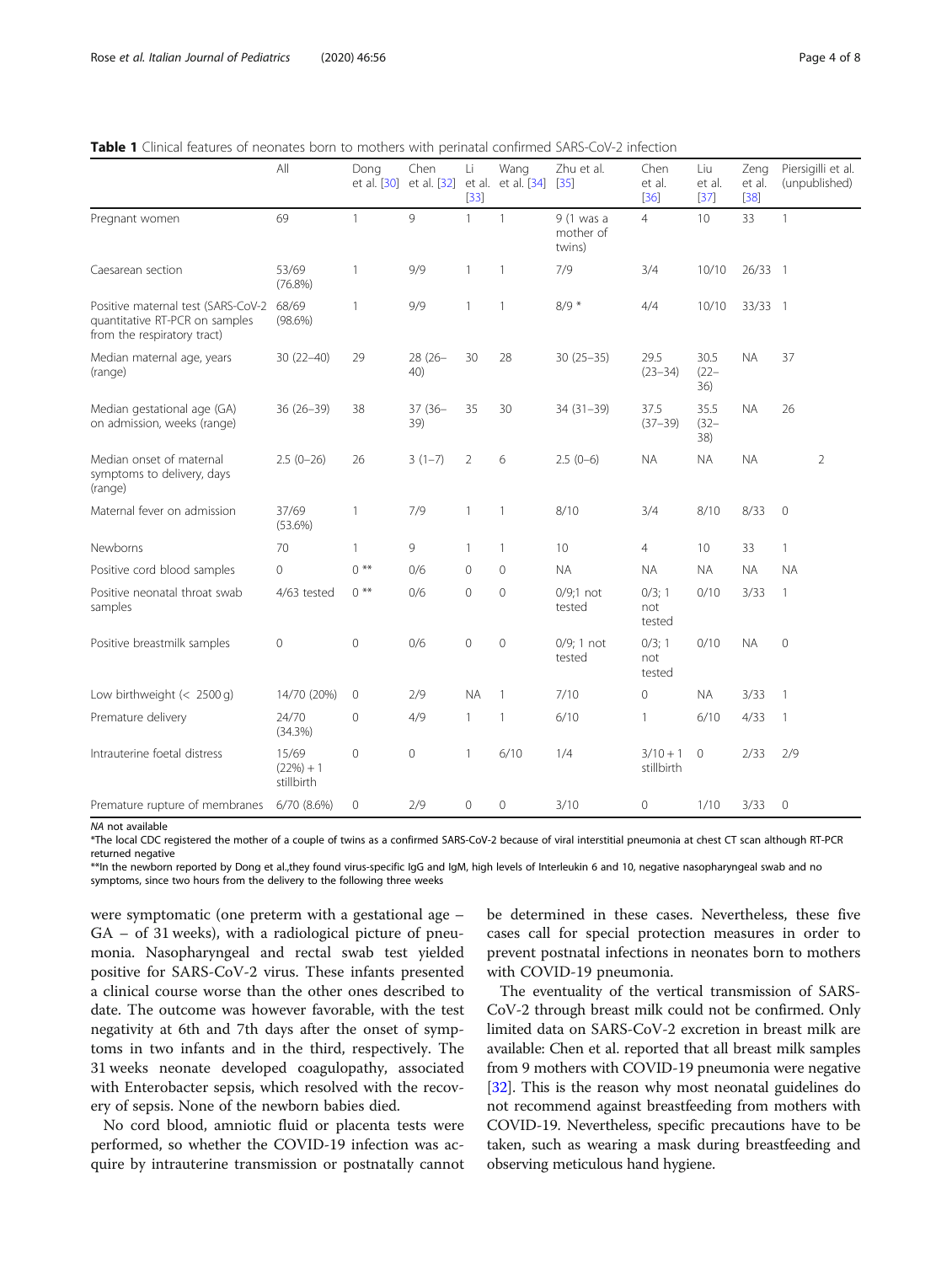## Clinical features in newborns and infants

Clinical features of infected newborns, especially preterm infants, might be non-specific and include acute respiratory distress syndrome, temperature instability, gastrointestinal and cardiovascular dysfunction. All infants with suspected COVID-19 should be isolated and monitored, whether symptomatic or not [\[41](#page-7-0)].

In the cohort described by Zhu et al. [\[35\]](#page-7-0), nine of ten neonates born to mothers with confirmed COVID-19 presented with shortness of breath ( $n = 6$ ), cyanosis ( $n =$ 3), vomiting and feeding intolerance  $(n = 2)$ , fever  $(n = 2)$ , increased heart rate  $(n = 1)$ , moaning and rashes  $(n = 3)$ . Two of these newborns had thrombocytopenia accompanied by abnormal liver function. One of them died (a male with a GA of  $34 + 5$  weeks and a birthweight of 2200 g) because of gastric bleeding and shock resulting in multiple organ failure and disseminated intravascular coagulation despite blood transfusions and supportive treatment. Another patient (a female with a GA of 34 + 6 weeks and a birthweight of 2300 g) presented with gastrointestinal haemorrhage and disseminated intravascular coagulation but responded to gamma globulin intravenous administration and survived. Notably, none of these neonates tested positive for SARS-CoV-2.

In the cohort reported by Chen et al. [[36](#page-7-0)] three of the four infants tested negative for SARS-CoV-2 using a throat swab specimen and one couldn't be tested because of parental refusal: two of the four infants were healthy. Two of the four infants had rashes after birth, however, the rash distribution and shape differed (respectively, some maculopapules scattered all over the body and small military red papules on the forehead). One infant had mild post-natal dyspnea diagnosed as transient tachypnea of the newborn (TTN); he required just nasal-Continuous Positive Airway Pressure (nCPAP) for 3 days.

In the cohort described by Zeng et al. [\[38](#page-7-0)], among three positive newborns, the preterm neonate (GA 31 weeks) required mechanical ventilation.

No symptomatic neonates born to mothers with confirmed COVID-19 were described by Chen [\[32](#page-6-0)], Li [[33](#page-6-0)] and Wang [[34\]](#page-6-0).

Li et al. compared clinical characteristics, maternal and neonatal outcomes of pregnant women with or without COVID-19 pneumonia: COVID-19 infection was not found in the newborns and none developed severe neonatal complications [\[42](#page-7-0)].

Clinical features of infants up to 6 months of life with confirmed postnatal SARS-CoV-2 infection reported in literature until now [[43,](#page-7-0) [44](#page-7-0)] were summarized in Table [2](#page-5-0): all were hospitalized but none required intensive care. The infant described by Kam et al. was brought to hospital for clinical assessment and isolation considering his close contact with confirmed COVID-19 cases, but remained asymptomatic [[44\]](#page-7-0).

The first three newborns with COVID-19 (age: 17 days, 5 days, 30 days), reported in a short review by Lu et al. [[45\]](#page-7-0) were not included in this table because described in Chinese: they all presented with shortness of breath, milk intolerance and fever; their vital signs were stable and symptoms were mild.

Newspapers reported other cases of infants with COVID-19 in Northern Italy in March 2020 without need for intensive care; they were not included in the table as they were not yet reported in the medical literature.

### Infection control and treatment

When handling suspected or confirmed infected mothers, the delivery room or operating room should be specially prepared, preferably with negative pressure when available [[46](#page-7-0)]; physicians should wear adequate personal protective equipment (PPE). If the newborn is asymptomatic after birth and the suspected mother's test is negative for SARS-CoV-2, the newborn can room in with the mother; if the maternal nasal swab is positive for SARS-CoV-2 and maternal quarantine is required, strict droplet/contact precautions are required. Many guidelines recommend the newborn to be isolated in a designated COVID-19 neonatology unit until cleared, although some allow rooming-in in mother's room with due infection control measures (such as 2-m distance from cot to bed and droplet/contact precautions while breastfeeding). A SARS-CoV-2 test should be performed after birth: all probable or laboratory-confirmed newborns with SARS-CoV-2 should be isolated or cohorted in a single room (if possible) for at least 14 days. The quarantine room should be equipped with an isolated air cycle system and, given SARS-CoV-2 high infectivity, negative pressure isolation rooms are recommended, albeit rarely available [[41](#page-7-0)]. Standard and additional infection control measures should be implemented immediately [[47](#page-7-0)], such as visitor restriction policies and protected pathways.

If a newborn develops COVID-19 manifestations during the isolation period or is highly suspected of SARS-CoV-2 infection from admission, the patient should be immediately directed to a Neonatal Intensive Care Unit (NICU) of a reference hospital or to a designated COVID-19 pediatric unit.

Triage procedures should be implemented, as it is important to reserve NICU beds for patients who are in life-threatening situations [[29\]](#page-6-0), and an indiscriminate NICU admission policy might lead to mistakes in epidemiological data and overestimation of the severity of the disease in this category.

In case of neonatal transport, the transport incubator and the ambulance should be extensively disinfected after the transfer; strict droplet/contact precautions and isolation should be applied throughout the transport.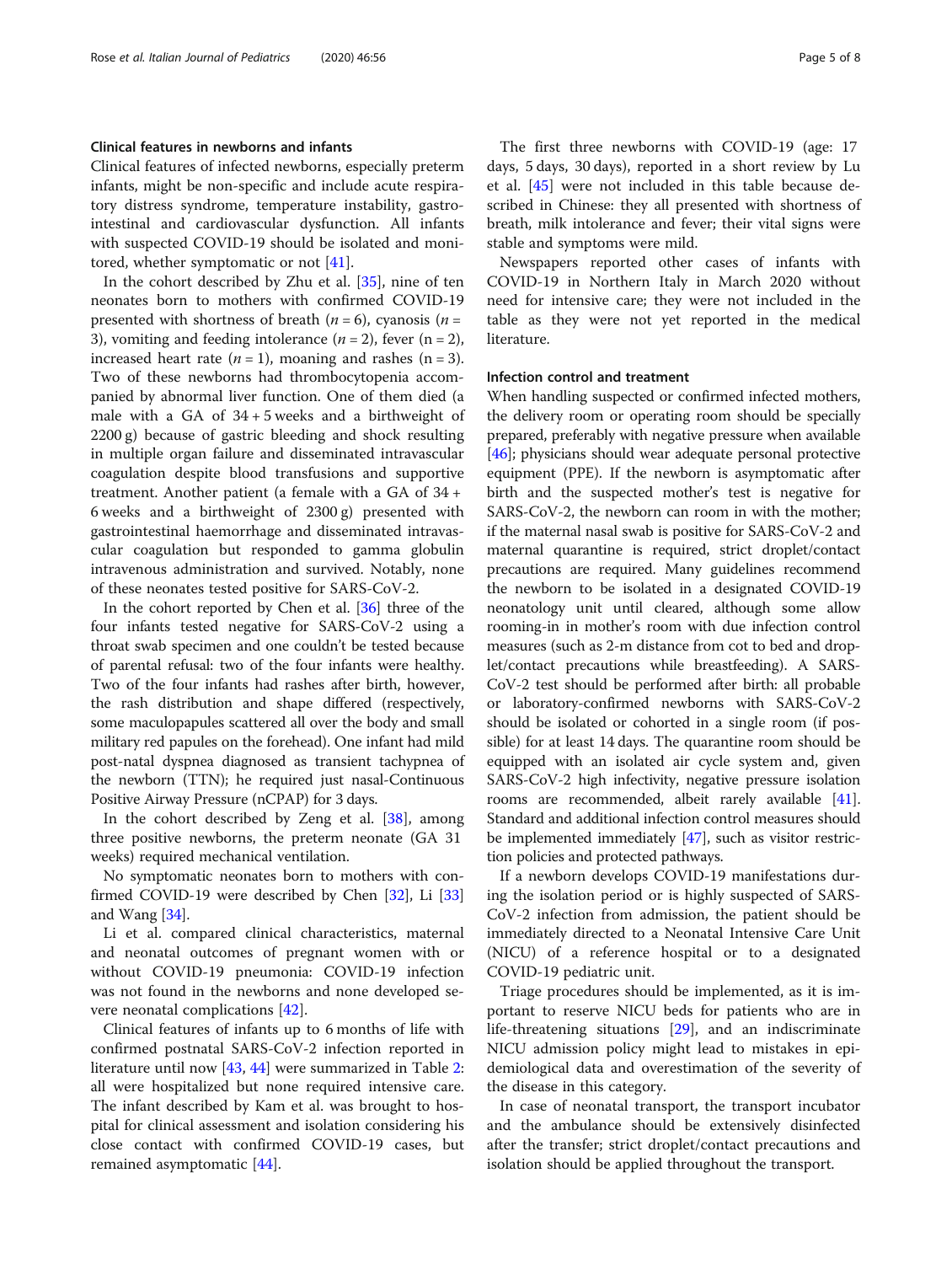| Patient                                                  |                      | $\overline{2}$              | 3                   | $\overline{4}$ | 5                    |
|----------------------------------------------------------|----------------------|-----------------------------|---------------------|----------------|----------------------|
| Reported in:                                             | Wei et al.<br>$[43]$ |                             |                     |                | Kam et al.<br>$[44]$ |
| Age                                                      | 1 month 26 days      | 3 months                    | 3 months 22<br>days | 6<br>months    | 6 months             |
| Sex                                                      | Female               | Female                      | Female              | Male           | Male                 |
| Country                                                  | China                | China                       | China               | China          | Singapore            |
| Symptoms at onset                                        | Runny nose;<br>cough | Cough; sputum<br>production | Fever               | NA.            | None                 |
| Time between admission and diagnosis (days)              |                      |                             |                     | 2              | <b>NA</b>            |
| Epidemiologic history: no. of family members<br>infected | 2                    | $\overline{2}$              |                     |                | 3                    |
| Linkage to Wuhan                                         | Yes                  | Yes                         | <b>NA</b>           | <b>No</b>      | Yes                  |
| Mechanical ventilation                                   | <b>No</b>            | No.                         | <b>No</b>           | <b>No</b>      | <b>No</b>            |
| Severe complications                                     | No                   | No                          | No                  | No             | No                   |

<span id="page-5-0"></span>Table 2 Clinical features of infants with a confirmed COVID-19

\*NA not available

General management requires a strict continuous monitoring (heart rate, respiratory rate, oxygen saturation, temperature, blood pressure, blood glucose, and gastrointestinal symptoms), blood examinations and a chest X-ray. If necessary respiratory support should be delivered via High-flow nasal cannula (HFNC), noninvasive ventilation or mechanical ventilation. Antibiotics should be prescribed only to patients with probable or confirmed bacterial infection; empirical use should be avoided. Surfactant replacement therapy, inhaled nitric oxide (iNO), and high-frequency oscillatory ventilation (HFOV) might be effective for newborns with severe acute respiratory distress syndrome but no evidencebased data exist. The question of antenatal corticosteroids for induction of foetal lung maturation in COVID-19 -positive or -suspected mothers with preterm labor or predicted preterm delivery is controversial, since there is strong evidence that their use prevents death and improve long-term outcomes across the range of prematurity [[48](#page-7-0)]; conversely, corticosteroids have shown no proven benefit and/or potential harm in other similar viral infections such as SARS, MERS, RSV and influenza [[49\]](#page-7-0). In the absence of uniform guidelines to date, the risk/benefit ratio should be carefully weighed on an individual basis and take informed parental choices into account. For all procedures that may produce aerosols on suspected or confirmed infants, airborne precautions should be taken. In critically ill neonates, continuous renal replacement (CRRT) or extracorporeal membrane oxygenation (ECMO) could become necessary.

There are no data on effective antiviral drugs (ie remdesivir or lopinavir/ritonavir) and anti-cytokine storm (ie tocilizumab) for children with COVID-19 to date.

Intravenous immunoglobulin can be used in severe cases when indicated (1 g/kg/day for 2 days, or 400 mg/ kg/day for 5 days), but its efficacy needs further evaluation [\[8](#page-6-0)].

Newborns could be discharged after resolution of respiratory symptoms, lack of fever for at least 3–5 days, and after two nasal swabs negative for SARS-CoV-2 taken at least 48 h apart [[47\]](#page-7-0).

As maternal separation may cause anxiety and maternal depression, psychological comfort should be offered to the parents [[40\]](#page-7-0).

## Conclusions

To our best knowledge, this review is the largest to date describing clinical features of SARS-CoV-2 infection in neonates and infants up to 6 months of age. Although we still do not know how massively SARS-CoV-2 will spread around the world and affect the population worldwide, the initial data reported in children so far are reassuring. However, due to the limited number of cases and clinical evidence, pediatricians should continually update their knowledge and be aware of the risks in particular in the high-risk population of newborn and preterm infants.

#### Abbreviations

ACE2: Angiotensin converting enzyme 2; ARDS: Acute respiratory distress syndrome; CFR: Case-fatality rate; COVID19: Coronavirus disease 2019; CRRT: Continuous renal replacement; nCPAP: Nasal-Continuous Positive Airway Pressure; ECMO: Extracorporeal membrane oxygenation; GA: Gestational age; HFNC: High-flow nasal cannula; HFOV: High-frequency oscillatory ventilation; MERS-CoV: Middle East respiratory syndrome coronavirus; NICU: Neonatal Intensive Care Unit; iNO: Inhaled nitric oxide; PPE: Personal protective equipment; RSV: Respiratory Syncitial Virus; RT-PCR: Real Time Polymerase Chain Reaction; SARS-CoV: Severe acute respiratory syndrome coronavirus; TTN: Transient tachypnea of the newborn; WHO: World Health Organization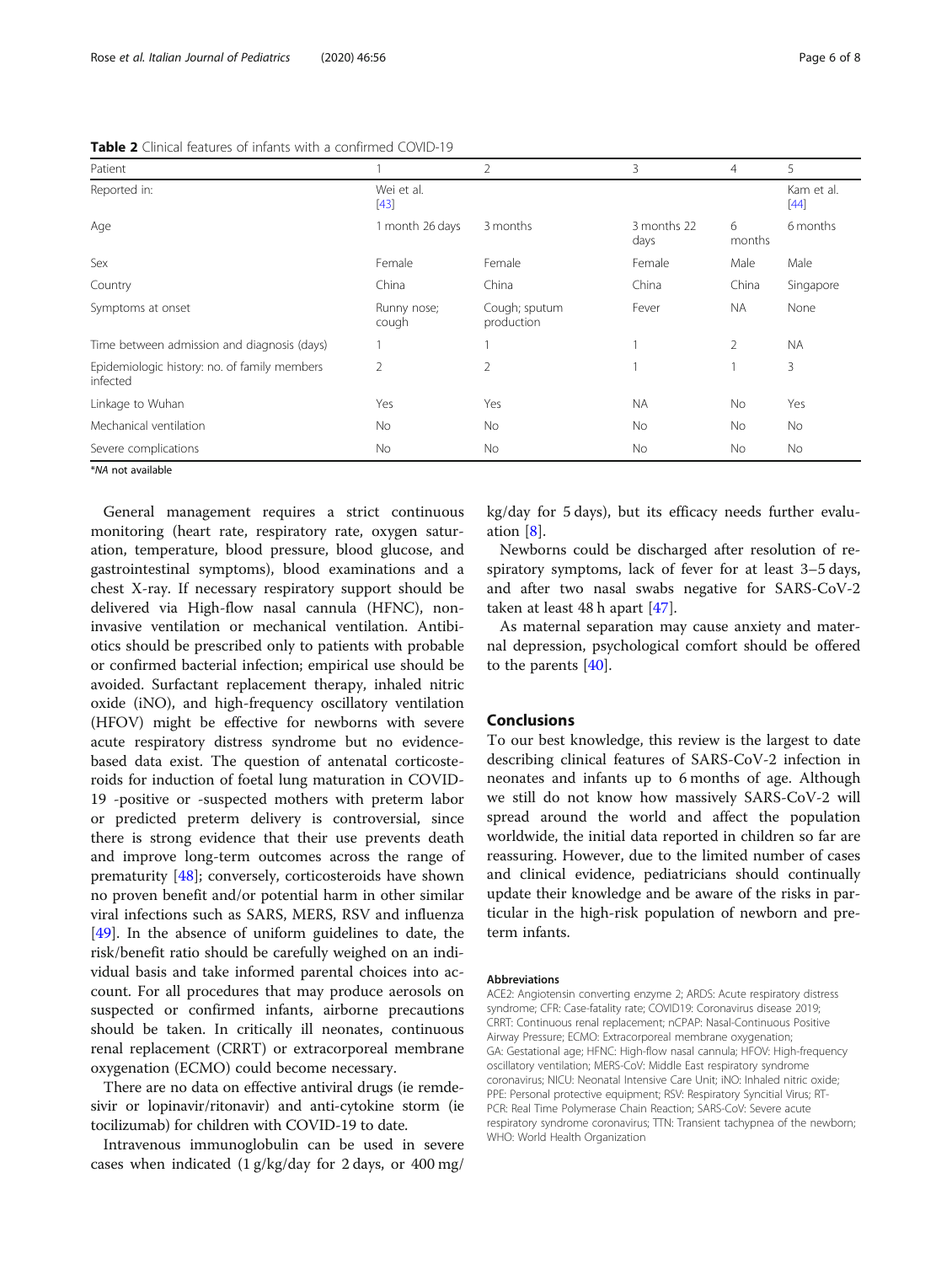## <span id="page-6-0"></span>Acknowledgements

We would like to thank the Neonatal Infectivology Study Group of the Italian Neonatology Society (SIN) for the constant support to cultural updating activities.

## Authors' contributions

All authors have been involved in writing the manuscript. The author(s) read and approved the final manuscript.

#### Funding

None.

#### Availability of data and materials

The literature search for this article was primarily Internet based, using PubMed and Google.

#### Ethics approval and consent to participate

Not applicable.

#### Consent for publication

Not applicable.

## Competing interests

The authors have no conflict of interest to declare.

#### Author details

<sup>1</sup>Neonatal Intensive Care Unit, Department of Neonatology, Bambino Gesù Children's Hospital, IRCCS, Piazza S. Onofrio 4, 00165 Rome, Italy. <sup>2</sup>Division of Neonatology, St-Luc University Hospital, Catholic University of Louvain, 1200 Brussels, Belgium.

## Received: 24 March 2020 Accepted: 17 April 2020 Published online: 29 April 2020

#### References

- 1. Su S, Wong G, Shi W, Liu J, Lai ACK, Zhou J, et al. Epidemiology, genetic recombination, and pathogenesis of coronaviruses. Trends Microbiol. 2016; 24:490–502. [https://doi.org/10.1016/j.tim.2016.03.003.](https://doi.org/10.1016/j.tim.2016.03.003)
- 2. Cui J, Li F, Shi Z-L. Origin and evolution of pathogenic coronaviruses. Nat Rev Microbiol. 2019;17:181–92. <https://doi.org/10.1038/s41579-018-0118-9>.
- Zhu N, Zhang D, Wang W, Li X, Yang B, Song J, et al. A Novel Coronavirus from Patients with Pneumonia in China, 2019. N Engl J Med. 2020:1–7. <https://doi.org/10.1056/NEJMoa2001017>.
- 4. World Health Organization. Coronavirus disease (COVID-19) outbreak. <https://www.who.int/emergencies/diseases/novel-coronavirus-2019> Accessed 15 March 2020. n.d.
- 5. Gorbalenya AE, Baker SC, Baric RS, De GRJ, Gulyaeva AA, Haagmans BL, et al. Severe acute respiratory syndrome-related coronavirus: the species and its viruses—a statement of the Coronavirus Study Group. BioRxiv. 2020;11:1–15. <https://doi.org/10.1101/2020.02.07.937862>.
- 6. The Washington Times. World Health Organization declares COVID-19 outbreak a pandemic. [https://www.washingtontimes.com/news/2020/](https://www.washingtontimes.com/news/2020/mar/11/world-health-organization-declares-covid-19-outbre/) [mar/11/world-health-organization-declares-covid-19-outbre/](https://www.washingtontimes.com/news/2020/mar/11/world-health-organization-declares-covid-19-outbre/) Accessed 13 March 2020. n.d.
- 7. World Health Organization. WHO: novel coronavirus (COVID-19) situation. Accessed on 7 April 2020. [https://who.sprinklr.com/.](https://who.sprinklr.com/)
- 8. Chen Z-M, Fu J-F, Shu Q, Chen Y-H, Hua C-Z, Li F-B, et al. Diagnosis and treatment recommendations for pediatric respiratory infection caused by the 2019 novel coronavirus. World J Pediatr. 2020. [https://doi.org/10.1007/](https://doi.org/10.1007/s12519-020-00345-5) [s12519-020-00345-5](https://doi.org/10.1007/s12519-020-00345-5).
- 9. Dong Y, Mo X, Hu Y, Qi X, Jiang F, Jiang Z, et al. Epidemiological characteristics of 2143 pediatric patients with 2019 coronavirus disease in China epidemiology of COVID-19 among children in China. Pediatrics. 2020. <https://doi.org/10.1542/peds.2020-0702>.
- 10. Andersen KG, Rambaut A, Lipkin WI, Holmes EC, Garry RF. The proximal origin of SARS-CoV-2. Nat Med. 2020;26:450–55.
- 11. Stockman L, Massoudi M, Helfand R, Erdman D, Siwek A, Anderson L, et al. Severe acute respiratory syndrome in children. Pediatr Infect Dis J. 2007;26: 68–74. <https://doi.org/10.1097/01.inf.0000247136.28950.41>.
- 12. Leung C, Kwan Y, Ko P, Chiu SS, Loung P, Fong N, et al. Severe acute respiratory syndrome among children. Pediatrics. 2004;113:e535–43.
- 13. Bartenfeld M, Griese S, Uyeki T, Gerber SI, Peacock G. Middle East respiratory syndrome coronavirus and children: what pediatric health care professionals need to know. Clin Pediatr (Phila). 2017;56:187–9. [https://doi.org/10.1177/](https://doi.org/10.1177/0009922816678820) [0009922816678820](https://doi.org/10.1177/0009922816678820).
- 14. Li Q, Guan X, Wu P, Wang X, Zhou L, Tong Y, et al. Early transmission dynamics in Wuhan, China, of novel coronavirus–infected pneumonia. N Engl J Med. 2020:1–9. <https://doi.org/10.1056/NEJMoa2001316>.
- 15. Wu Z, McGoogan JM. Characteristics of and Important Lessons From the Coronavirus Disease 2019 (COVID-19) Outbreak in China. Summary of a Report of 72 314 Cases From the Chinese Center for Disease Control and Prevention. JAMA. 2020;323(13):1239–42. [https://doi.org/10.1001/jama.2020.2648.](https://doi.org/10.1001/jama.2020.2648)
- 16. Caselli D, Aricò M. 2019-nCoV: polite with children! Pediatr Rep. 2020;12:2–3. [https://doi.org/10.1002/jmv.25685.](https://doi.org/10.1002/jmv.25685)
- 17. Otto S, Mahner B, Kadow I, Beck JF, Wiersbitzky SKW, Bruns R. General nonspecific morbidity is reduced after vaccination within the third month of life – the Greifswald study. J Inf Secur. 2000;41:172–5. [https://doi.org/10.1053/](https://doi.org/10.1053/jinf.2000.0718) [jinf.2000.0718](https://doi.org/10.1053/jinf.2000.0718)
- 18. Kikkert M. Innate immune evasion by human respiratory RNA viruses. J Innate Immun. 2020;12:4–20. <https://doi.org/10.1159/000503030>.
- 19. Turner AJ, Hiscox JA, Hooper NM. ACE2 : from vasopeptidase to SARS virus receptor. Trend Pharmacol Sci. 2004;25:1–4.
- 20. Huang C, Wang Y, Li X, Ren L, Zhao J, Hu Y, et al. Clinical features of patients infected with 2019 novel coronavirus in Wuhan, China. Lancet. 2020:1–10. [https://doi.org/10.1016/S0140-6736\(20\)30183-5.](https://doi.org/10.1016/S0140-6736(20)30183-5)
- 21. Cao Q, Chen Y, Chen C, Chiu C. ScienceDirect SARS-CoV-2 infection in children: transmission dynamics and clinical characteristics. J Formos Med Assoc. 2020:10–3. [https://doi.org/10.1016/j.jfma.2020.02.009.](https://doi.org/10.1016/j.jfma.2020.02.009)
- 22. Nishiura H, Linton NM, Akhmetzhanov AR. Initial Cluster of Novel Coronavirus (2019-nCoV) Infections in Wuhan, China Is Consistent with Substantial Human-to-Human Transmission. J Clin Med. 2020;9(2):488–91. <https://doi.org/10.3390/jcm9020488>.
- 23. Amodio E, Vitale F, Cimino L, Casuccio A, Tramuto F. Outbreak of Novel Coronavirus (SARS-Cov-2): First Evidences From International Scientific Literature and Pending Questions. 2020;2:1–8. [https://doi.org/10.3390/](https://doi.org/10.3390/healthcare8010051) [healthcare8010051](https://doi.org/10.3390/healthcare8010051).
- 24. Zhang H, Kang Z, Gong H, Xu D, Wang J, Li Z, et al. The digestive system is a potential route of 2019-nCov infection: a bioinformatics analysis based on single-cell transcriptomes. BioRxiv. 2020. [https://doi.org/10.1101/2020.01.](https://doi.org/10.1101/2020.01.30927806) [30927806](https://doi.org/10.1101/2020.01.30927806).
- 25. Lu C, Liu X, Jia Z. 2019-nCoV transmission through the ocular surface must not be ignored. Lancet. 2020;395:e39. [https://doi.org/10.1016/S0140-](https://doi.org/10.1016/S0140-6736(20)30313-5) [6736\(20\)30313-5](https://doi.org/10.1016/S0140-6736(20)30313-5).
- 26. Lin X, Gong Z, Xiao Z, Xiong J, Fan B, Liu J. Novel coronavirus pneumonia outbreak in 2019: computed tomographic findings in two cases. Korean J Radiol. 2020;21:365–8.
- 27. To KK, Tak O, Tsang Y, Yip CC, Choi CY, Kandamby DH, et al. Consistent detection of 2019 novel coronavirus in saliva. Clin Infect Dis 2020:1–3. <https://doi.org/10.1093/cid/ciaa149>. Epub ahead of print.
- 28. Wang L, Shi Y, Xiao T, Fu J, Feng X, Mu D, et al. Chinese expert consensus on the perinatal and neonatal management for the prevention and control of the 2019 novel coronavirus infection (first edition). Ann Transl Med. 2020; 8:47. <https://doi.org/10.21037/atm.2020.02.20>.
- 29. De Luca D. Managing neonates with respiratory failure due to SARS-CoV-2. Lancet Child Adolesc Heal. 2020:30073. [https://doi.org/10.1016/S2352-](https://doi.org/10.1016/S2352-4642(20)30073-0) [4642\(20\)30073-0](https://doi.org/10.1016/S2352-4642(20)30073-0).
- 30. Dong L, Tian J, He S, Zhu C, Wang J, Liu C, Yang J. Possible vertical transmission of SARS-CoV-2 from an infected mother to her newborn. JAMA. 2020. [https://doi.org/10.1001/jama.2020.4621.](https://doi.org/10.1001/jama.2020.4621)
- 31. Kimberlin DW, Stagno S. Can SARS-CoV-2 infection be acquired in utero? More Definitive Evidences is Needed JAMA Pediatr Published online March 26, 2020. [https://doi.org/10.1001/jamapediatrics.2020.0878.](https://doi.org/10.1001/jamapediatrics.2020.0878)
- 32. Chen H, Guo J, Wang C, Luo F, Yu X, Zhang W, et al. Clinical characteristics and intrauterine vertical transmission potential of COVID-19 infection in nine pregnant women: a retrospective review of medical records. Lancet. 2020;395:809–15. [https://doi.org/10.1016/S0140-6736\(20\)30360-3.](https://doi.org/10.1016/S0140-6736(20)30360-3)
- 33. Li Y, Zhao R, Zheng S, Chen X, Wang J SX. Lack of Vertical Transmission of Severe Acute Respiratory Syndrome Coronavirus 2, China. Emerg Infect Dis. 2020;26(6). <https://doi.org/10.3201/eid2606.200287>. Epub ahead of print.
- 34. Wang X, Zhou Z, Zhang J, Zhu F, Tang Y, Shen X. A case of 2019 Novel Coronavirus in a pregnant woman with preterm delivery. Clin Infect Dis. 2020. <https://doi.org/10.1093/cid/ciaa200>. Epub ahead of print.